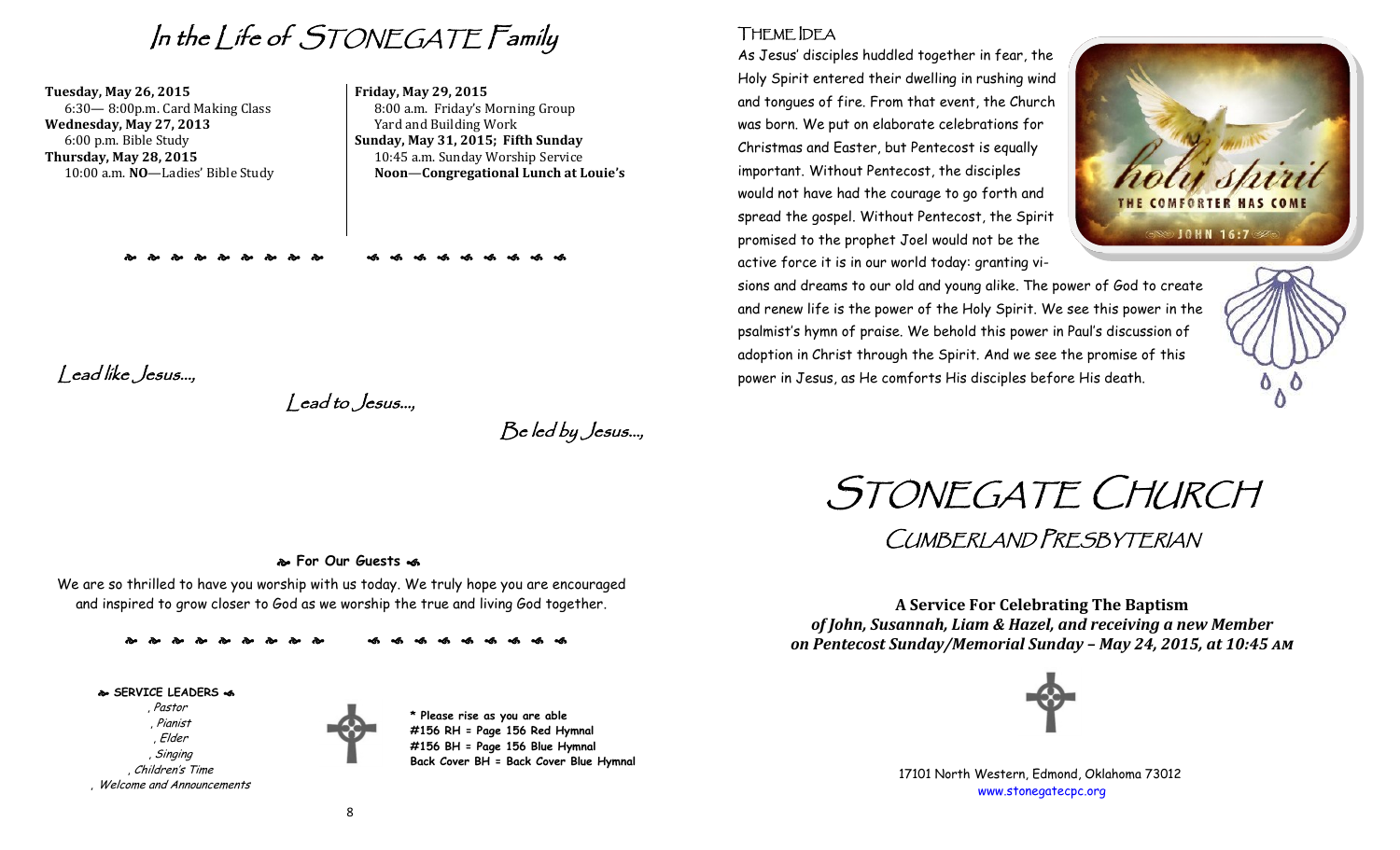### **ENTRANCE**

For where two or three are gathered in my name, I am there among them.

#### $(M$ atthew 18:20 $^{VRSV})$

#### **Welcome and Announcements**

Prelude

#### \***Call to Worship (responsively)**

In rushing wind, in cleansing fire . . ., **Come, Holy Spirit, come.**  In courage found, in strength renewed . . . **Come, Holy Spirit, come.**  In visions born, in dreams restored . . . **Come, Holy Spirit, come.**  In hopes rekindled, in fears released . . . **Come, Holy Spirit, come.**  In the church's sudden birth, in possibilities untold . . . **Come, Holy Spirit, come.**  In rushing wind, in cleansing fire . . . **Come, Holy Spirit, come.**



#### **\*Opening Prayer**

**\*Special Music / Memorial Sunday** "Scottish pipes"

#### **Confession of Sins (in Unison)**

Loving Father, you breathe life into our bodies and open your hand to fill us with good things, yet we act as if the world is against us. You call us to sing and rejoice in your presence, yet we act as if we are little more than dust. Spirit of gentleness, you come to us in our weakness, and intercede on our behalf with sighs too deep for words, yet we act as if we bear our burdens alone. Come once more in rushing wind and cleansing fire, that we may open our eyes to the glory of your world. Through your Spirit, who shows us the way, open our ears to the needs of your people. Amen.

#### **Words of Assurance**

God searches the heart, and the Spirit helps us in our weakness. For the Spirit intercedes for us according to the will of God. Rejoice, sisters and brothers, for God's steadfast love endures forever.

**PROCLAMATION OF THE WORD** 

**Children's Time**

#### **Concerns and Prayers/Lord's Prayer**

Let us welcome the newly baptized. The people respond, saying:

**With joy and thanksgiving we welcome you into Christ's church to share with us in his ministry, for we are all one in Christ.**

**RECEIVING NEW MEMBER — AUBREY**

#### **PRAYERS OF INTERCESSION AND SUPPLICATION** (For the newly baptized and new member)

Loving God, You nurture and guide us like a father and mother. We pray for the families of this congregation, and for all Christian families everywhere. Give them strength to honor You in their homes, and to love and serve each other. Help all who have been baptized in Your name and have been professed their faith to live in peace and unity as sisters and brothers in the household of faith, and to serve others in the name of Jesus Christ. **Amen.** 

**\*Hymn** "Sweet, Sweet Spirit" **#328 RH**

#### **The Celebration of the Holy Communion**



Invitation to the Lord's Table Words of Institution Prayer of Thanksgiving Partaking of the Elements Post Communion Prayer



## **\*The Benediction**

# The grace of the Lord Jesus Christ, the love of God, and the communion of the Holy Spirit be with all of you. Amen.

**\*Hymn of Blessing** "Jesus Remember Me" **#822 RH**

7

**Postlude**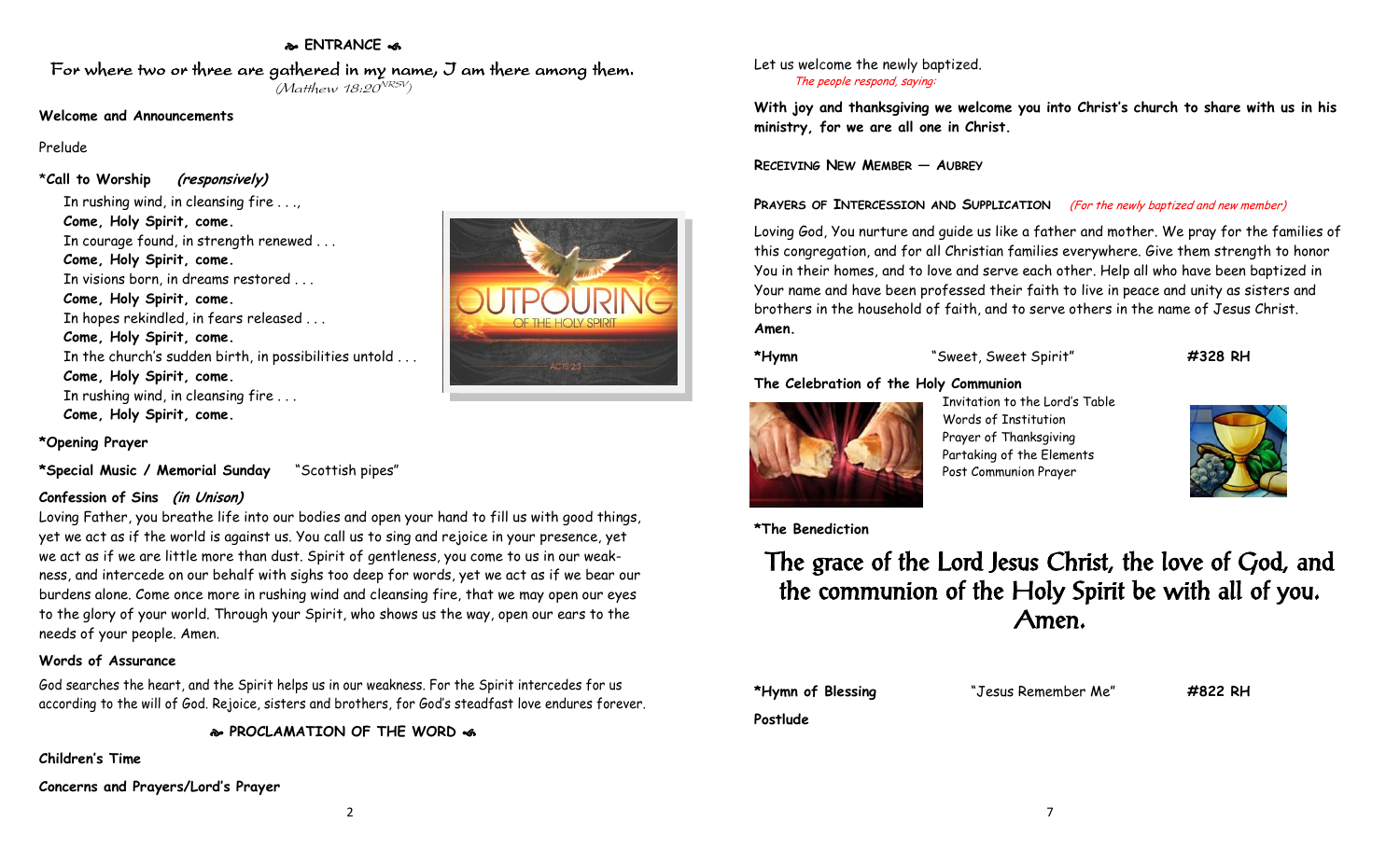We praise you for sending Jesus your Son, who for us was baptized in the waters of the Jordan, and was anointed as the Christ by your Holy Spirit. Through the baptism of his death and resurrection, you set us free from the bondage of sin and death, and give us cleansing and rebirth.

We praise you that in baptism you give us your Holy Spirit, who teaches us and leads us into all truth, filling us with a variety of gifts, that we might proclaim the gospel to all nations and serve you as a royal priesthood.

#### The minister touch the water.

Pour out your Spirit upon us and upon this water, that this font may be your womb of new birth. May **ALL** who now pass through these waters be delivered from death to life, from bondage to freedom, from sin to righteousness. Bind **THEM** to the household of faith, guard **THEM** from all evil. Strengthen **THEM** to serve you with joy until the day you make all things new. To you be all praise, honor, and glory; through Jesus Christ our Savior, who, with you and the Holy Spirit, lives and reigns forever.

#### **Amen.**

# **John…, Susannah…, Liam…, Hazel…,**

I baptize you in the name of the Father, and of the Son, and of the Holy Spirit. **Amen.** 

#### **LAYING ON OF HANDS**

#### The minister lays hands on the head of baptized person,

O Lord, uphold **John…, Susannah…, Liam & Hazel** by Your Holy Spirit. Give **THEM** the spirit of wisdom and understanding, the spirit of counsel and might, the spirit of knowledge and the fear of the Lord, the spirit of joy in your presence, both now and forever. **Amen.** 

#### **WELCOME**

Candidate who has been kneeling will stand. A representative of the session, or the minister, addresses the congregation in these words:

**John, Susannah, Liam and Hazel HAVE BEEN RECEIVED** into the one holy universal and apostolic church through baptism. God has made **THEM MEMBERS** of the household of God, to share with us in the priesthood of Christ.

#### **Offering/Offertory Prayer**

| *Doxology              | "Praise God, from Whom All Blessings Flow" | <b>Back Cover BH</b> |
|------------------------|--------------------------------------------|----------------------|
| Prayer of Illumination |                                            |                      |
| New Testament Reading  | Acts 2:1-14:                               |                      |
| New Testament Reading  | Romans 8:22-27;                            |                      |
| <b>Gospel Reading</b>  | John 15:26-27;                             |                      |
| *Hymn                  | "Battle Hymn of the Republic"              | #645 BH              |

#### **RESPONSE TO THE WORD**

**Sermon** Romans 8:22-27;

# The Day of the Pentecost

**Special Music** "Spirit of the Living God" **#330 BH**

#### **CELEBRATING THE BAPTISM**

<sup>18</sup>And Jesus came and said to them, 'All authority in heaven and on earth has been given to me.  $\mathrm{^{19}Go}$  therefore and make disciples of all nations, baptizing them in the name of the Father and of the Son and of the Holy Spirit, <sup>20</sup>and teaching them to obey everything that I have commanded you. And remember, I am with you always, to the end of the age.' NRSV<sub>)</sub>

As many of you as were baptized into Christ have clothed yourselves with Christ. There is no longer Jew or Greek, there is no longer slave or free, there is no longer male and female; for all of you are one in Christ Jesus. NRSV )

#### An Elder Presents Candidates for Baptism

On behalf of the Church Session, I present **John, Susannah, Liam and Hazel**, to receive the Sacrament of Baptism. (…)

6

3